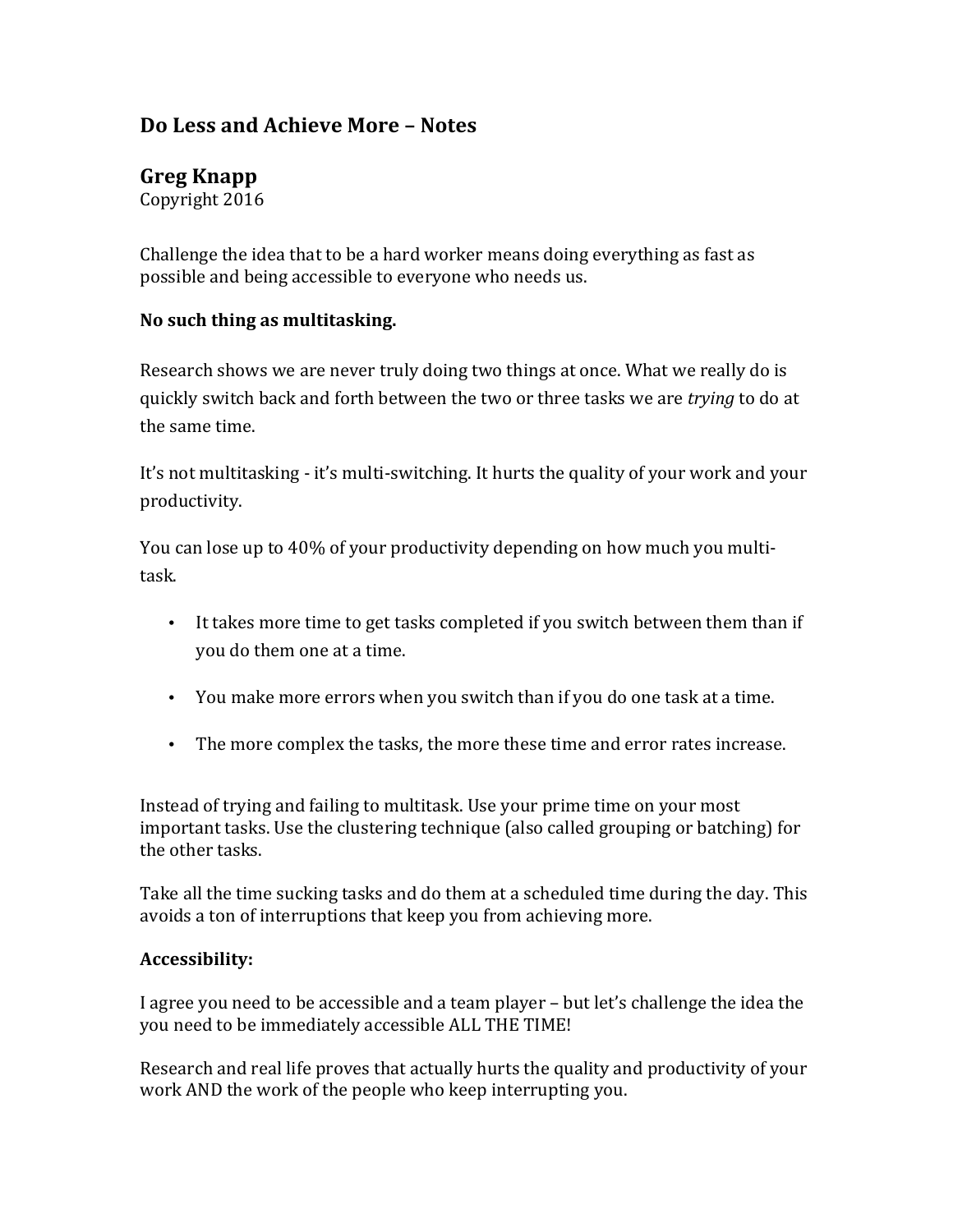## Focus on your most important thing:

What is the most important thing to do today that is in line with your passionate purpose? Do that first!

"What's the ONE Thing I can do such that by doing it everything else will be easier or unnecessary?"

--Gary Keller from *The ONE Thing*

Focusing on the most important thing we need to do is the key to a productive, rewarding day.

# **Concentrated Focus time**

The best time to do this is first thing in the morning. We are going to start with blocking out 2 hours every morning for this and the goal is to do 2 Concentrated Focus segments a day for a total of 4 hours.

You might think this is nuts, but once you try it and see the results you are going to wonder why you didn't do it sooner.

Can your company really not get by for 2 hours without you being interrupted? If that's true, then you need to spend some time training your staff to work independently. It will take time at first, but save you enormous time in the long run.

Rules for CF time:

1) Ask yourself: What is the most important thing that if you got it done today would make the biggest difference to your life and your business?

2) Do that first.

I know sometimes "things come up." But you need to schedule time for your most important activities or something will always "come up."

During these 2 hours there are no interruptions.

- Close your door if you have one.
- Put a "Deep in concentrated focus time" Post-it note outside your cubicle.
- Close all email programs.
- Mute all chimes, ringers, and pings.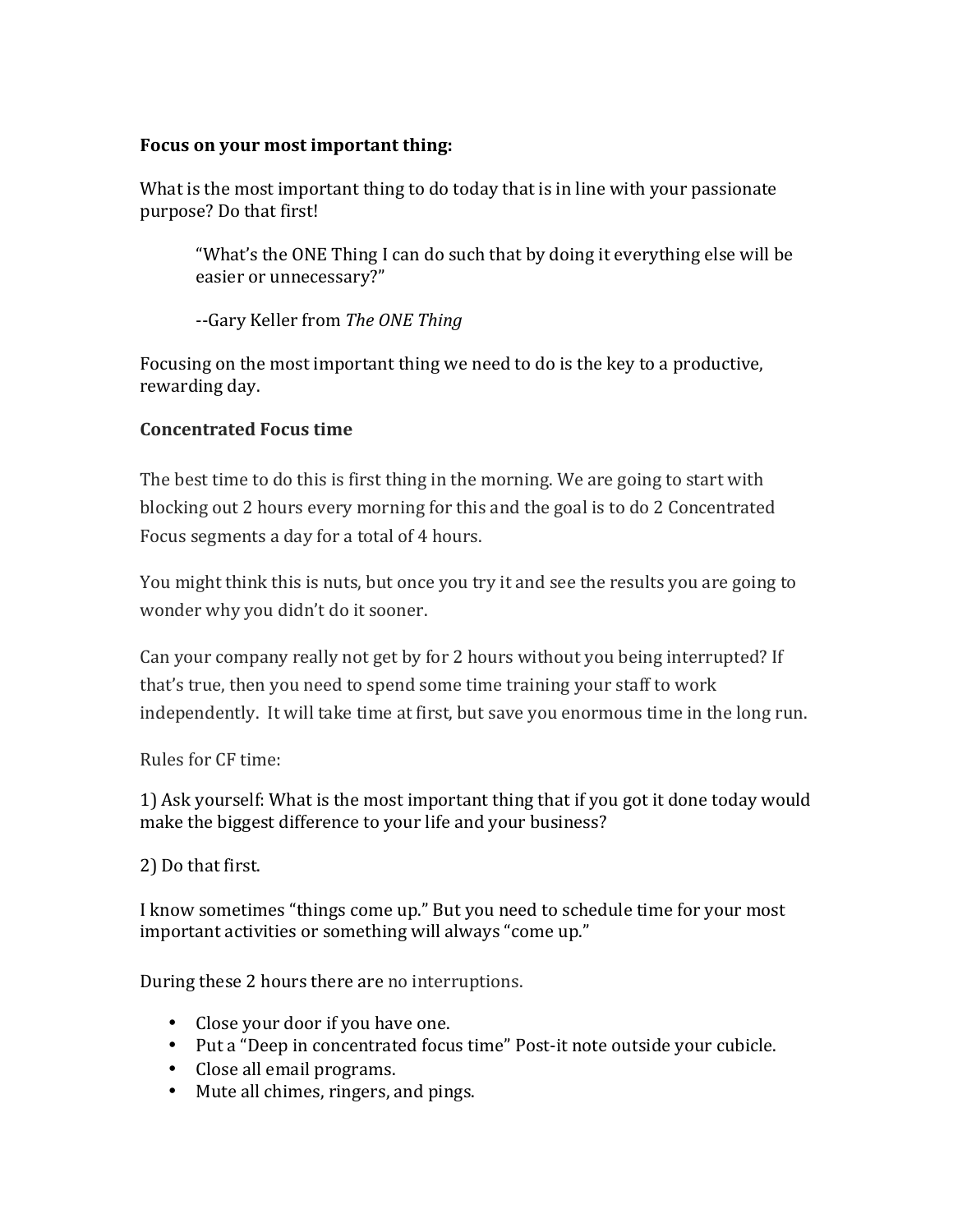- Turn off visual alerts and social media messaging.
- During your concentrated focus time this is all you do.
- Nothing else is allowed to take up your focus and time.

Set a timer for one hour.

Do nothing else except your most important thing.

Then take a break to stretch, walk around the building or up and down the stairs, and just clear your mind and think for 10 minutes. Then repeat the process. Do it for at least 2 hours of each morning.

#### Do not start the day with email.

It will lead you to let every one else run your day and distract you from your most important thing.

Let everyone in your company know you are changing the way you handle your email. Set up an auto response on your email and the signature of your email to say something like this:

In order to be as effective and efficient as possible, I only answer my email **twice a day - after 11:30am and 6:45pm CT. If there is an emergency, you may call me.**

In very special circumstances, you may need to check your email 3 times a day. But if you're telling me there is no way this will work for you, I have a question:

If you check your email three times a day, are you really telling me your customers and coworkers must have your returning emails more then every three hours?

If that's true, what can you do to change that? What training can you do for your coworkers? What expectations can you set up with your customers so they understand what better quality and quantity of work for them you can get done when you focus instead of being tied to your email?

#### Remember, do not start your day with email.

You took care of all email at 4pm the night before. You'll handle email again at 11:30am AFTER you work on your most important thing. If there is truly an emergency, they can call you.

Your co-workers will get the message if you explain it and stay true to it. You might even get some people to do it with you.